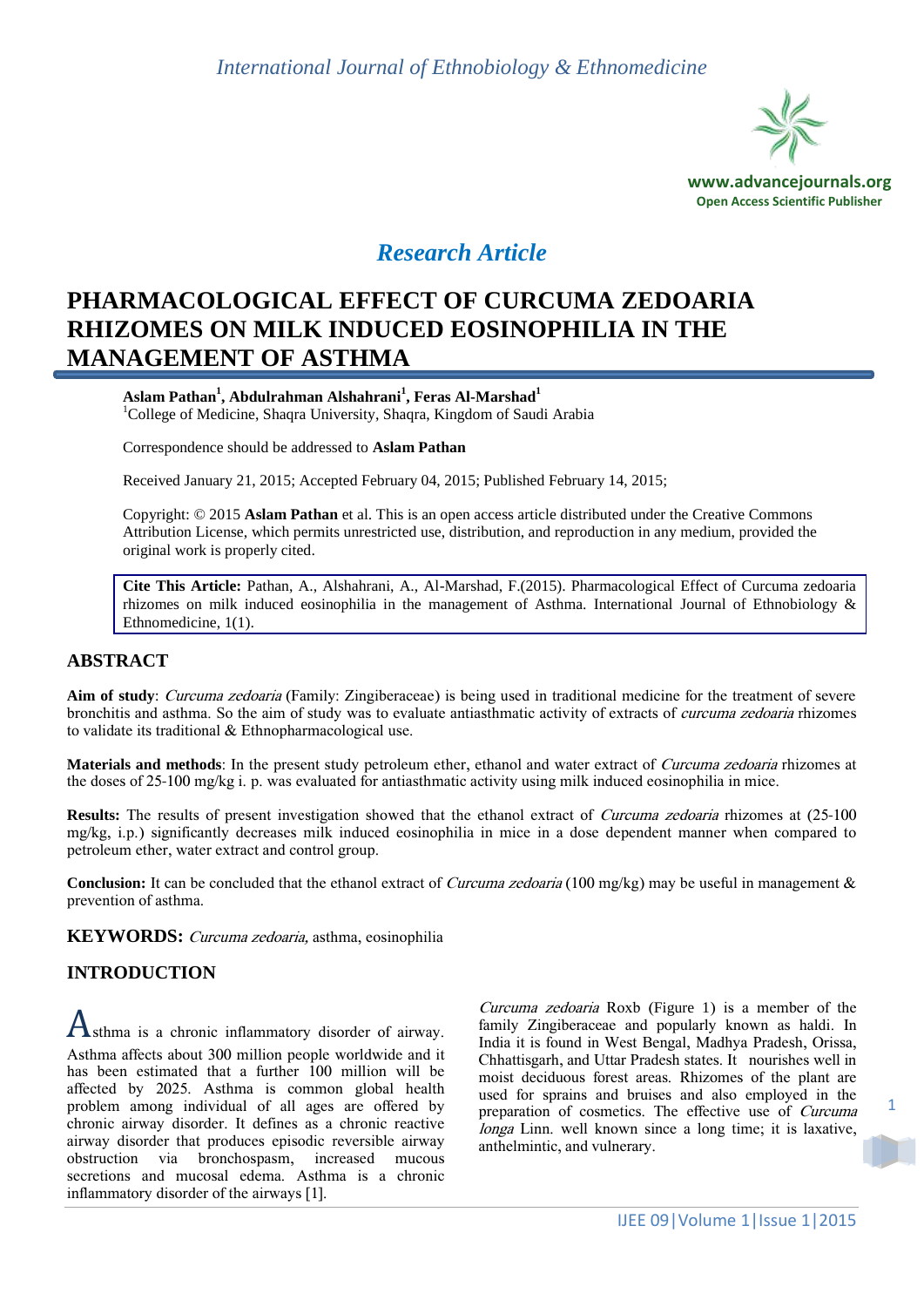# *International Journal of Ethnobiology & Ethnomedicine*

**Figure 1:** *Curcuma zedoaria plant*

<span id="page-1-0"></span>

Besides this it is used in blood disorders, leukoderma, scabies, small-pox, and sprains. Curcuma amada Roxb. is useful in bronchitis, asthma, sprains, skin diseases, and in ammation caused due to injuries. The genus Curcuma is a well-known spice of India. It is also called Haldi and more than 200 species and subspecies of it is found all across the world. Fresh rhizomes are aromatic with intense camphoraceous odour and are applied externally to sprain and bruises. The rhizomes of Turmeric have a high economic importance owing to its putative medicinal propertie[s \[2\].](#page-4-1)

Rhizome large, 5-6 Y 9-10 cm, blue in the centre, verging towards grey, the blue colour is highly variable, depending upon the nature of the soil and age of the rhizome, strongly aromatic; sessile tubers branched, condensed; roots fleshy; root tubers many, ovate oblong, pale, watery pearl colour. Plants large, 70-100 cm tall, pseudo stem 30-35 cm tall, sheaths green. Leaves distichous, 79-100 cm; petiole as long as lamina; lamina  $30-40$  <sup>4</sup>  $10-12$  cm, oblong lanceolate, tip acute, base acuminate, glabrous, purple or reddish brown patch along the sides on the distal half of the mid rib on upper side only, fading at maturity, groove of the midrib green. Inflorescence lateral, 25-30 cm long, peduncle 12-18 cm; spike 12-15 Y 5 cm; coma bracts large, pink to violet, lower ones streaked green. Fertile bracts 18-  $20, 4.5$ -5  $\overline{4}$  4.4-5 cm, lower half used, tip rounded, green with pink tip, each bract subtends a cincinnus of 8-10 flowers [\[3\].](#page-4-2)

### **MATERIAL & METHOD**

#### **Plant material**

2

Rhizomes of Curcuma zedoaria were collected in Feb 2012, from Botanical Garden (Zinger Villa) Calicut University, Calicut (Kerala, India), and the plant was authenticated by Professor Dr. M. Sabu, Head, Department of Botany, Calicut University, Calicut (Kerala, India). A voucher specimen (PAR 14) was deposited in the herbarium for further use.

#### **Extraction**

Dried and coarsely powder of Curcuma zedoaria rhizomes (100 g) was defatted with petroleum ether and the marc remaining was extracted successively by 95% ethanol in Soxhlet extractor. Solvent was evaporated in rotary evaporator under reduced pressure to produce CCEE at  $10.\overline{26\%}$  w/w.

#### **Animals**

Swiss albino mice of either sex weighing (25-30 g) were housed under standard laboratory conditions. The animals had free access to food and water. The Animal Ethical Committee of the Institute approved all the protocols of the study.

#### **Milk induced Eosinophilia**

Mice were divided into five groups, five animals in each group. Animals belonging to Group-I serve as control and treated with vehicle 1ml /kg, i.p. and boiled and cooled milk in a dose of 4 ml /kg, s.c. Animals belonging to Group II received only vehicle  $(5 \% \text{ PEG-400}, 1 \text{m}1 / \text{kg}, i.p.).$ Animals belonging to Group III, IV and V were received test extracts in a dose of  $(25, 50,100 \text{ mg} / \text{kg}, \text{i.p.})$ respectively, 1 hr before milk injection. Blood samples were collected from each mouse from retro-orbital plexus under light ether anesthesia. Total eosinophil count was done in each group before drug administration and 24 hr after milk injection. Blood was sucked in WBC pipette up to mark and further diluted with WBC diluting fluid. Pipette was shaken for few seconds and kept aside for five min. Total eosinophil count was done in each group before administration of test compound and 24 h after milk injection. Difference in total eosinophil count before and after 24 h drug administration was calculated [\[4\].](#page-4-3)

#### **RESULTS**

<span id="page-1-1"></span>**Table 1:** *Effect of CZPEE on Milk induced eosinophilia in mice*

| Group | Treatment          | <b>EOSINOPHIL COUNT</b> |
|-------|--------------------|-------------------------|
|       | (mg / kg, i.p.)    |                         |
|       | Control            | 44                      |
| Ш     | Vehicle            | 8                       |
| Ш     | <b>CZPEE (25)</b>  | 43                      |
| IV    | <b>CZPEE (50)</b>  | 41                      |
|       | <b>CZPEE (100)</b> | 40                      |

n=5, values are expressed in mean±SEM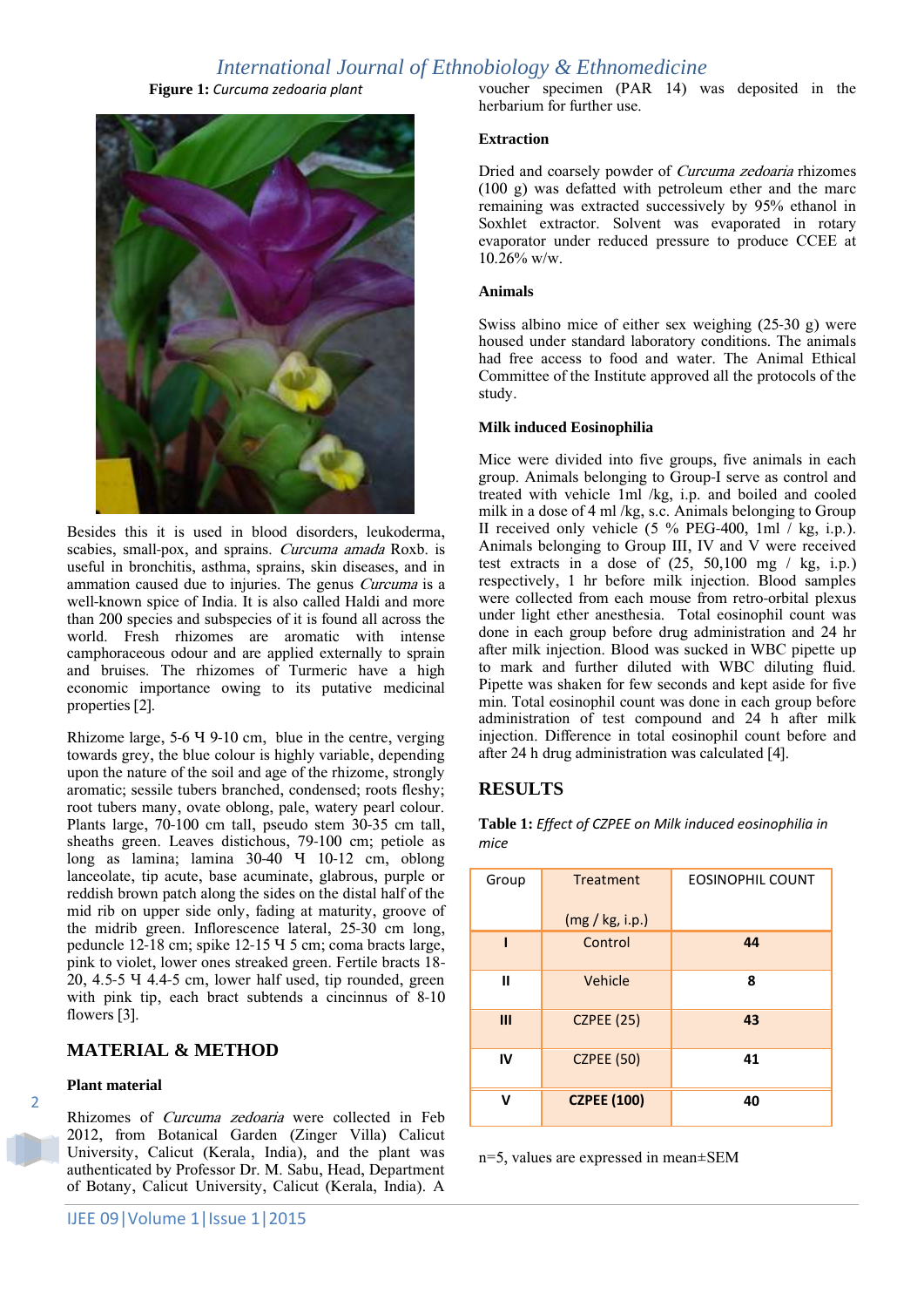# *International Journal of Ethnobiology & Ethnomedicine*

<span id="page-2-0"></span>Statistically non-significant data (ANOVA followed by Dunnett's test) **CZPEE** – Curcuma zedoaria petroleum ether extract





**Table 2:** *Effect of CZEE on Milk induced eosinophilia in mice*

<span id="page-2-1"></span>

| Group        | Treatment         | <b>EOSINOPHIL COUNT</b> |
|--------------|-------------------|-------------------------|
|              | (mg / kg, i.p.)   |                         |
|              | Control           | 44                      |
| $\mathbf{I}$ | Vehicle           | 8                       |
| Ш            | <b>CZEE</b> (25)  | 38                      |
| IV           | CZEE (50)         | 25                      |
| $\mathbf v$  | <b>CZEE (100)</b> | 17                      |

n=5, values are expressed in mean±SEM

\*p< 0.05 compared with control group (ANOVA followed by Dunnett's test) **CZEE** – Curcuma zedoaria ethanol extract

3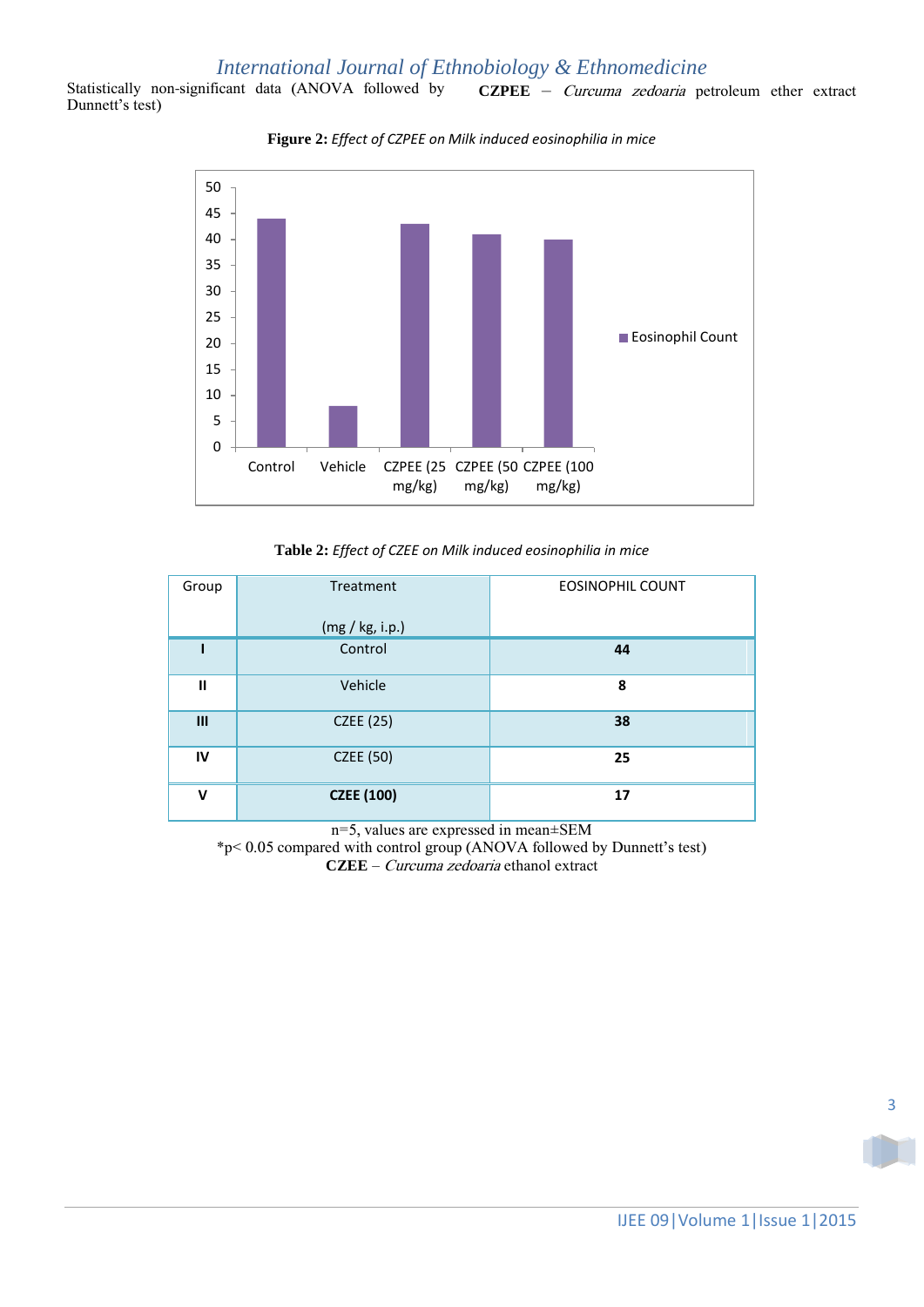# *International Journal of Ethnobiology & Ethnomedicine* **Figure 3:** *Effect of CZEE on Milk induced eosinophilia in mice*

<span id="page-3-2"></span>

**Table 3:** *Effect of CZWE on Milk induced eosinophilia in mice*

<span id="page-3-0"></span>

| Group          | Treatment         | <b>EOSINOPHIL COUNT</b> |
|----------------|-------------------|-------------------------|
|                | (mg / kg, i.p.)   |                         |
|                | Control           | 44                      |
| $\mathbf{I}$   | Vehicle           | 8                       |
| $\mathbf{III}$ | <b>CZWE</b> (25)  | 41                      |
| IV             | <b>CZWE (50)</b>  | 39                      |
| $\mathbf v$    | <b>CZWE</b> (100) | 37                      |

n=5, values are expressed in mean±SEM Statistically non-significant data (ANOVA followed by Dunnett's test) CZWE – Curcuma zedoaria Water extract

<span id="page-3-1"></span>



4